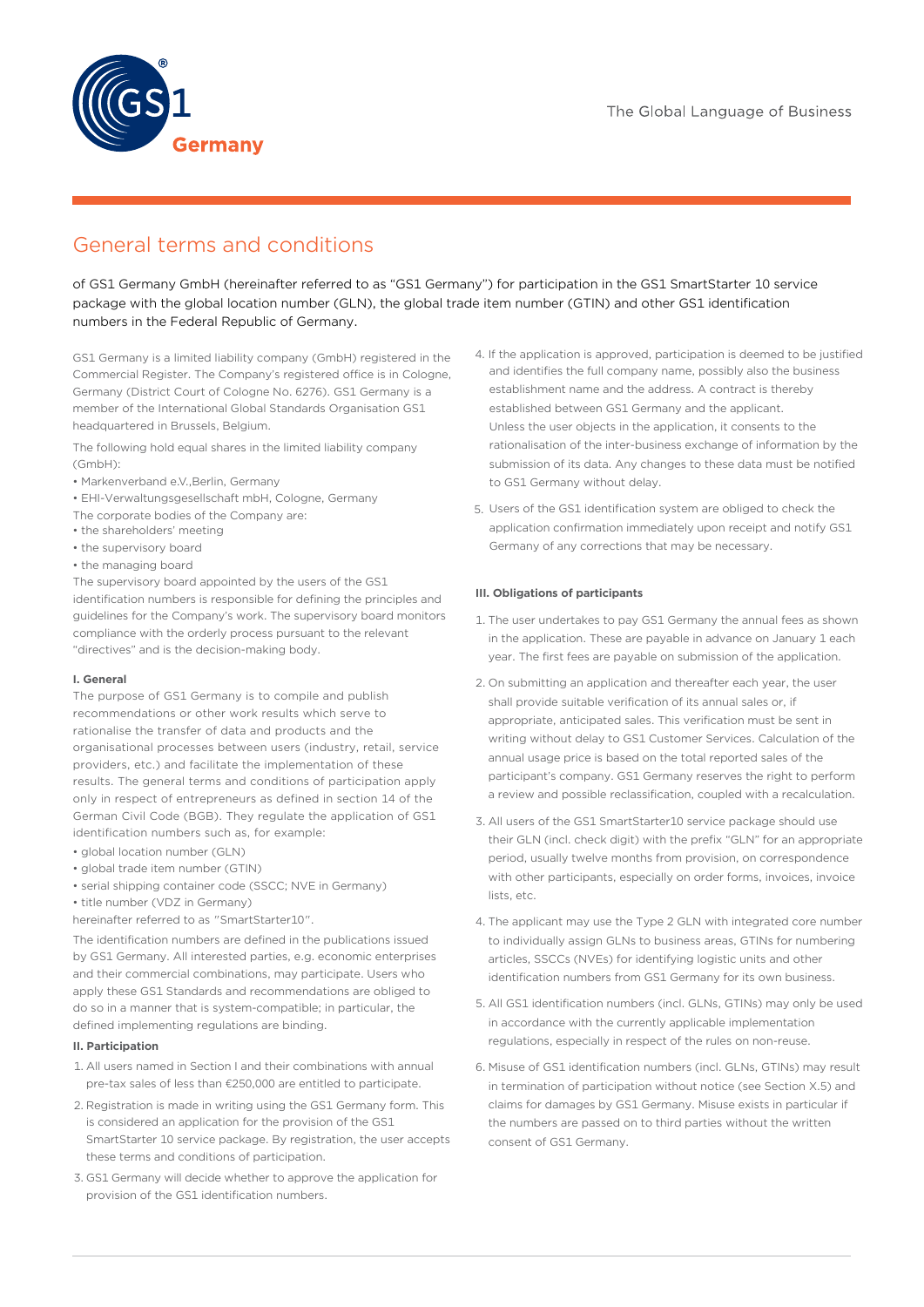# **IV. Participants' obligation to provide information in respect of medical devices; liability disclaimer**

- 1. In order to comply with the UDI requirements of the US Food and Drug Administration (FDA), the participant shall notify GS1 Germany when applying for a license if a GS1 key is to be used to identify a medical device.
- 2. If a GS1 key is to be used to comply with FDA UDI requirements, the participant shall notify GS1 Germany of this fact within five working days of applying for the license. If the participant does not meet its aforementioned obligation to provide information within the due time, its data cannot be reported in the annual report submitted by GS1 Germany to the FDA. **GS1 Germany does not accept any liability for consequences arising therefrom (e.g. costs, administrative processes, queries from regulatory authorities).**
- 3. The participant is and remains at all times responsible for the information in respect of medical devices that it provides to GS1 Germany and for compliance with all applicable legal and regulatory obligations and shall ensure that all information provided to GS1 Germany is at all times correct and up to date.

# **V. Obligations of GS1 Germany**

- 1. In accordance with the implementation regulations and immediately upon receipt of application, GS1 Germany shall provide the contractual partner with the required number of Global Location Numbers including check digits. In general, the numbers are provided in the sequence in which applications are received.
- 2. GS1 Germany will allocate the location numbers it issues to just one participant and will ensure that there are no overlaps in allocation (avoidance of collision).
- 3. If necessary, the GS1 Germany implementation regulations shall be supplemented. Participants shall be notified of such supplements at least six months before they come into effect.
- 4. GS1 Germany shall deploy working groups in the development and promotion of rationalisation projects to ensure the appropriate involvement of the affected business groups.

### **VI. Exceeding the sales threshold and contractual amendment**

- 1. In the event that the sales threshold specified in Section II is exceeded, GS1 Germany is entitled to oblige the user to participate in the GS1 Complete service package in line with its individual needs.
- 2. This shall apply mutatis mutandis in the event that the user fails to provide verification as set forth in Section III.2 or justifiable doubts permit the conclusion that the sales threshold has been exceeded as set forth in Section V.1.
- 3. GS1 Germany shall notify the user in writing of the switch to the GS1 Complete service package. From that point in time, the user shall be obliged to pay the fees for this service package as set forth in the valid price list.
- 4. The user shall have a special right of termination from the time at which the amendment comes into effect. If the user does not give written notice of termination (e.g. by letter or e-mail) within six weeks of receiving notification of the amendment, the amendment will become an integral part of the contract from the time at which it comes into effect. The notification of the amendment will specifically draw the user's attention to this consequence.

# **VII. Liability**

- 1. GS1 Germany shall be liable under statutory provisions if the user seeks to assert claims for damages on the basis of wilful intent or gross negligence, including wilful intent or gross negligence by a representative or agent of GS1 Germany. Unless GS1 Germany is accused of a wilful breach of contract, its liability shall be restricted to foreseeable and typically occurring damages.
- 2. GS1 Germany shall be liable under statutory provisions if it has culpably breached a material contractual obligation. In such case too, however, its liability shall be restricted to foreseeable and typically occurring damages.
- 3. This shall be without prejudice to liability for culpable injury to life, limb or health, which shall apply *mutatis mutandis* to mandatory liability in accordance with product liability legislation.
- 4. Unless otherwise regulated in the foregoing, liability shall be excluded.

## **VIII. Joint liability**

- 1. Any further liability for damages other than that set forth in Section VII. shall be excluded, irrespective of the legal nature of the claim being asserted. This applies in particular to claims for damages arising from *culpa in contrahendo*, other breaches of obligations or claims in tort for the indemnification of material damages as defined by section 823 of the German Civil Code (BGB).
- 2. The limitation pursuant to paragraph 1 shall apply mutatis mutandis to a claim for compensation for damage instead of a claim for reimbursement of wasted expenses.
- 3. To the extent that the liability if GS1 Germany for claims for damages has been excluded or restricted, this shall apply mutatis mutandis to personal claims for damages from employees, representatives and agents of GS1 Germany.

### **IX. Contributions**

Users shall pay an annual fee of €55 (plus 19% value-added tax). These fees may be utilised solely for the purposes specified in the statutes of GS1 Germany. In accordance with section 315 of the German Civil Code (BGB), any changes to the contractual considerations of users for implementing the purpose of GS1 Germany shall be decided by the supervisory board and enter into effect at the beginning of the next financial year (calendar year). Such changes shall be notified to the users in writing or via the internet six months before the end of the previous financial year.